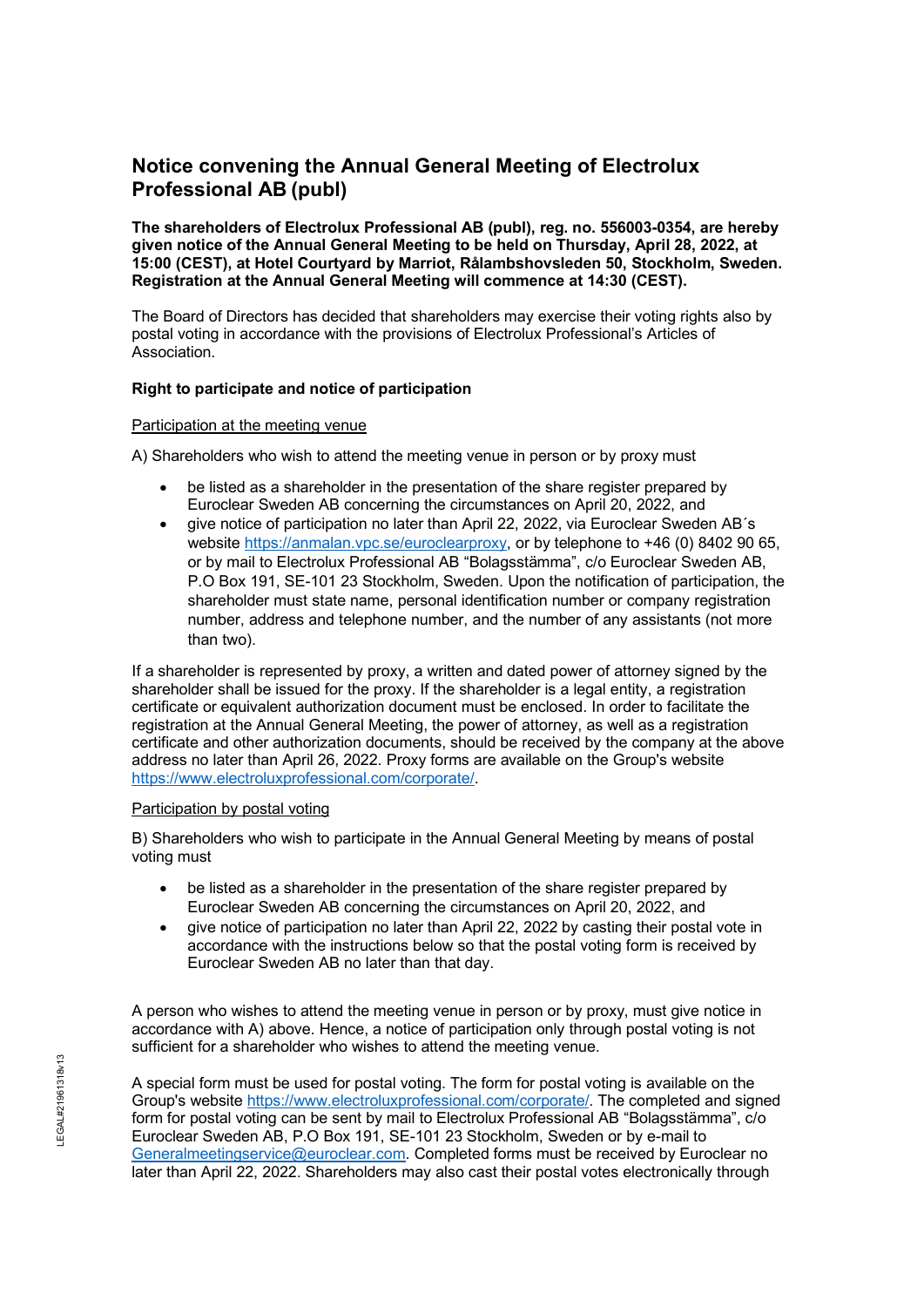verification with Bank-ID via the Euroclear Sweden AB's website [https://anmalan.vpc.se/euroclearproxy.](https://anmalan.vpc.se/euroclearproxy)

Shareholders may not provide special instructions or conditions to the postal vote. If so, the postal vote in its entirety is invalid. Further instructions and conditions are included in the postal voting form.

If a shareholder submits its postal vote by proxy, a written and dated power of attorney signed by the shareholder must be enclosed with the postal voting form. If the shareholder is a legal entity, a registration certificate or equivalent authorization document must be enclosed with the form. Proxy forms are available on the Group's website [https://www.electroluxprofessional.com/corporate/.](https://www.electroluxprofessional.com/corporate/)

# **Nominee registered shares**

In order to be entitled to participate in the meeting, a shareholder whose shares are registered in the name of a nominee must, in addition to giving notice of participation in the general meeting, register its shares in its own name so that the shareholder is listed in the presentation of the share register as of April 20, 2022. Such re-registration may be temporary (so-called voting rights registration), and request for such voting rights registration shall be made to the nominee, in accordance with the nominee's routines, at such a time in advance as decided by the nominee. Voting rights registrations that have been made by the nominee no later than April 22, 2022 will be taken into account in the presentation of the share register.

# **Agenda**

- 1. Election of Chairman of the meeting.<br>2. Preparation and approval of the votin
- Preparation and approval of the voting list.
- 3. Approval of the agenda.<br>4. Election of minutes-chec
- Election of minutes-checkers.
- 5. Determination as to whether the meeting has been properly convened.<br>6 Presentation of the annual report and the audit report as well as the com-
- Presentation of the annual report and the audit report as well as the consolidated accounts and the group audit report, the remuneration report as well as the statement of the auditor regarding the application of guidelines for remuneration which have applied since the previous Annual General Meeting.
- 7. Speech by the Managing Director
- 8. Resolution on adoption of the profit and loss account and the balance sheet as well as the consolidated profit and loss account and the consolidated balance sheet.
- 9. Resolution on dispositions in respect of the Company's profit or loss in accordance with the adopted balance sheet.
- 10. Resolution on discharge of liability of the directors of the Board and the Managing Director.
- 11. Determination of the number of Directors and Deputy Directors.<br>12. Determination of fees to the Board of Directors and the auditor
- Determination of fees to the Board of Directors and the auditor.
- 13. Election of the Board of Directors and Chairman of the Board of Directors.
	- a) Election of Kai Wärn as Director (re-election).<br>b) Election of Katharine Clark as Director (re-ele
		- Election of Katharine Clark as Director (re-election).
		- c) Election of Lorna Donatone as Director (re-election).
		- d) Election of Hans Ola Meyer as Director (re-election).
		- e) Election of Daniel Nodhäll as Director (re-election).
		- f) Election of Martine Snels as Director (re-election).
		- g) Election of Carsten Voigtländer as Director (re-election).<br>h) Election of Kai Wärn as Chairman (re-election).
		- Election of Kai Wärn as Chairman (re-election).
- 14. Election of Auditor.
- 15. Resolution on approval of remuneration report.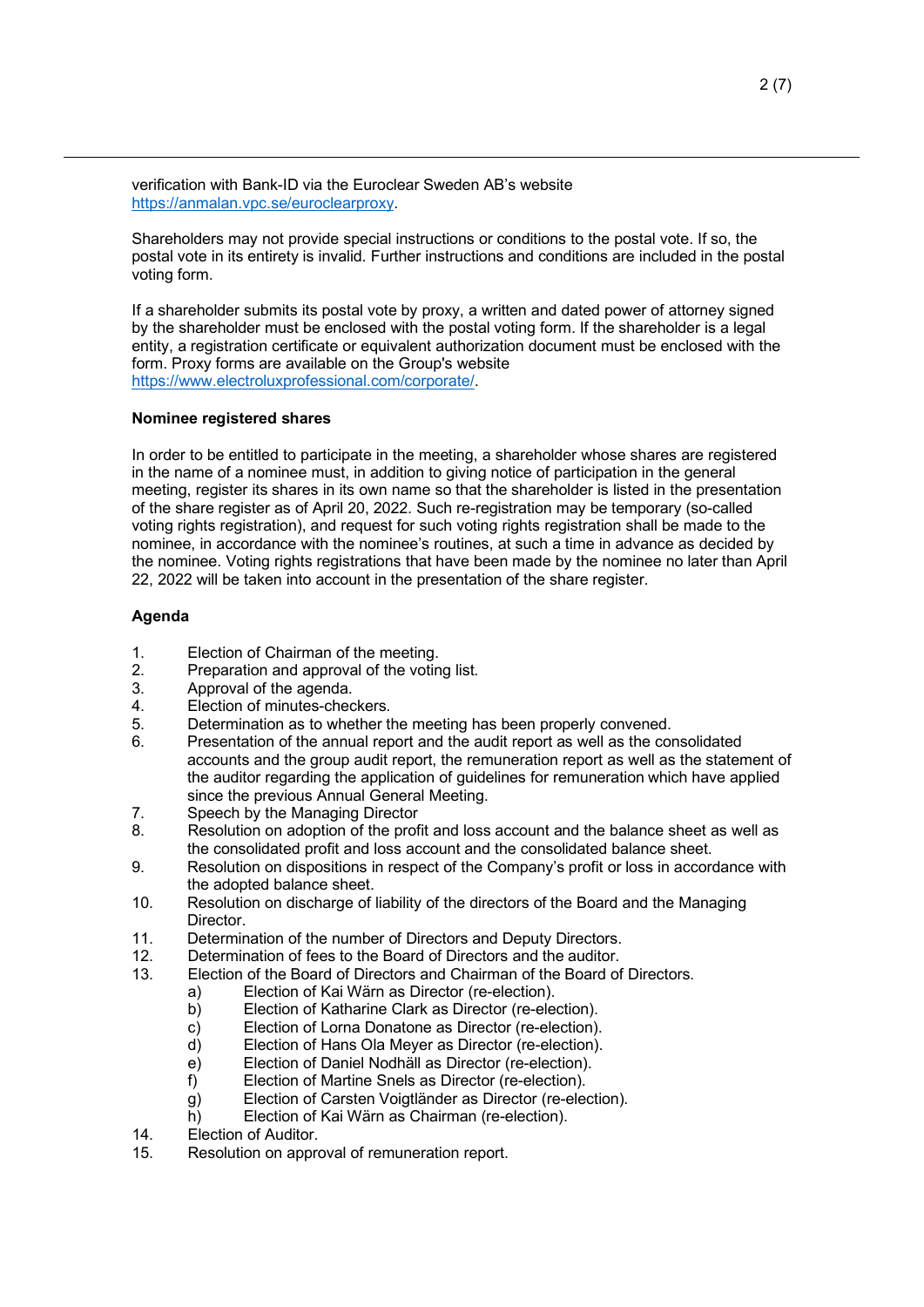- 16. Resolution on
	- a) Implementation of a performance based, long-term share program for 2022 ("Share Program 2022").
	- b) Equity swap agreement with third party.
- 17. Closing of the Annual General Meeting.

## **Item 1 – Election of Chairman of the meeting**

The Electrolux Professional Nomination Committee, consisting of the Chairman Petra Hedengran, Investor AB, and the members Joachim Spetz, Swedbank Robur Funds, Jesper Wilgodt, Alecta, Suzanne Sandler, Handelsbanken Funds, and Kai Wärn, Chairman of the Board of Directors of the Company, proposes:

• Eva Hägg, member of the Swedish Bar Association, as Chairman of the Annual General Meeting, or in the event she is prevented from participating, the person appointed by the Nomination Committee.

## **Item 9 – Dispositions in respect of the Company's profit or loss in accordance with the adopted balance sheet**

The Board of Directors proposes a dividend for the financial year 2021 of SEK 0.50 per share. The record date is proposed to be May 2, 2022. Subject to resolution by the General Meeting in accordance with this proposal, the dividend is expected to be distributed by Euroclear Sweden AB on May 5, 2022.

#### **Item 11 – Number of Directors and Deputy Directors**

The Nomination Committee proposes:

Seven Directors and no Deputy Directors.

#### **Item 12 – Fees to the Board of Directors and the Auditor**

The Nomination Committee proposes Directors' fees as follows:

- SEK 1,630,000 to the Chairman of the Board of Directors and SEK 545,000 to each of the other Directors appointed by the Annual General Meeting not employed by Electrolux Professional; and
- for committee work, to the members who are appointed by the Board of Directors: SEK 170,000 to the Chairman of the Audit Committee and SEK 110,000 to each of the other members of the Committee and SEK 110,000 to the Chairman of the Remuneration Committee and SEK 80,000 to each of the other members of the Committee.

The Nomination Committee also proposes that the Auditor's fee be paid as incurred, for the Auditor's term of office, on approved account.

## **Item 13 – Election of the Board of Directors and Chairman of the Board**

The Nomination Committee proposes:

- Re-election of Directors Kai Wärn, Katharine Clark, Lorna Donatone, Hans Ola Meyer, Daniel Nodhäll, Martine Snels and Carsten Voigtländer.
- Re-election of Kai Wärn as Chairman of the Board of Directors.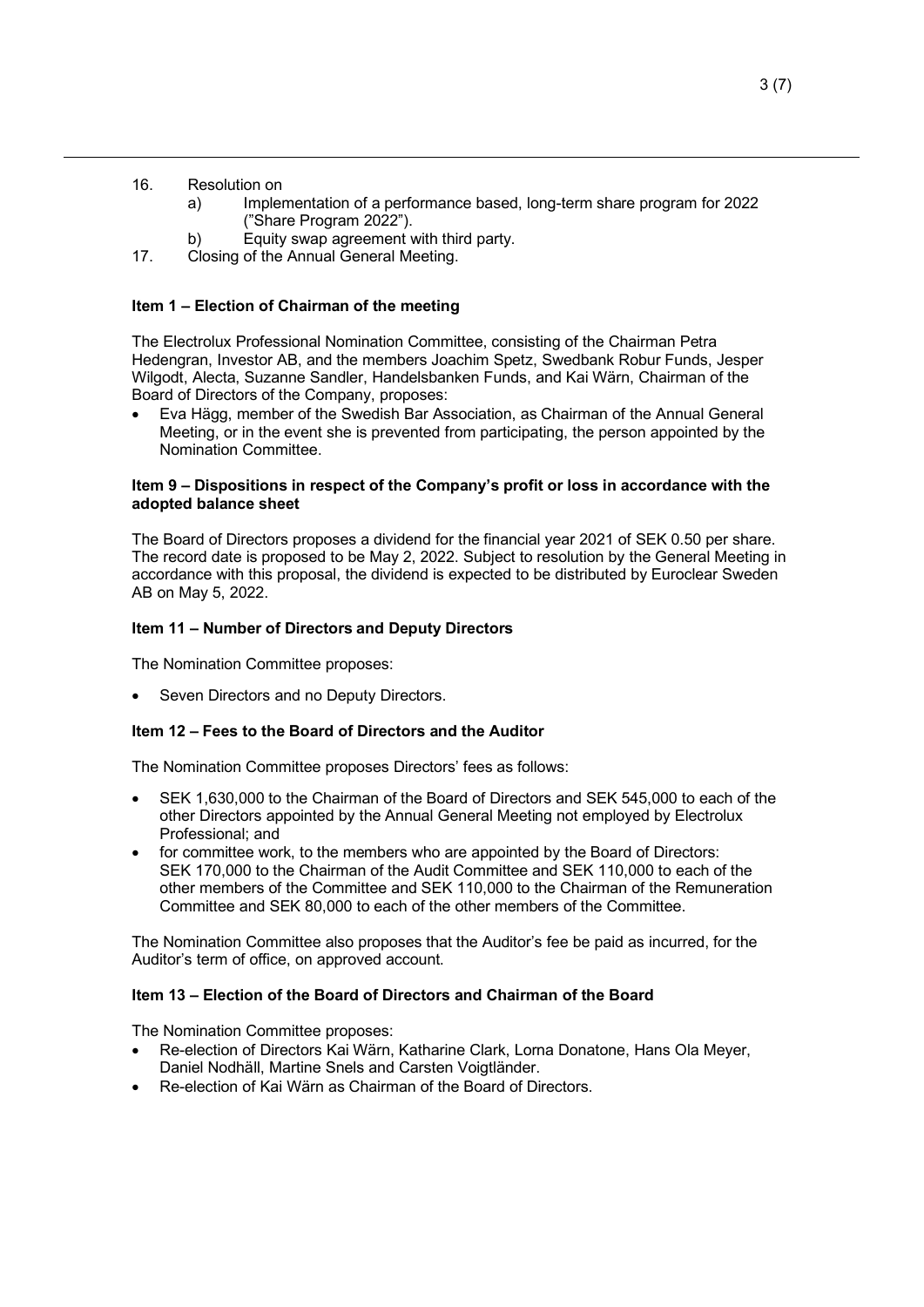## **Item 14 – Election of Auditor**

The Nomination Committee proposes, in accordance with the recommendation by the Audit Committee, re-election of the audit firm Deloitte AB as the Company's Auditor for the period until the end of the 2023 Annual General Meeting.

# **Item 15 – Approval of remuneration report**

The Board of Directors proposes that the Annual General Meeting resolves to approve the Board of Directors' report regarding compensation pursuant to Chapter 8, Section 53 a of the Swedish Companies Act.

## **Item 16 – Implementation of a performance based long-term share program for 2022 and hedging measures relating thereto**

# **A. Implementation of Share Program 2022**

The Board of Directors proposes that the Annual General Meeting resolves to implement a performance based, long-term share program for 2022 ("Share Program 2022") in accordance with the below.

# **Objectives**

The Board is convinced that the proposed program will be beneficial to the Company's shareholders as it will contribute to the possibilities to recruit and retain competent employees, is expected to increase the commitment and the motivation of the program participants and will strengthen the participants' ties to the Electrolux Professional Group and its shareholders.

#### **Description of the key terms**

- a) The program is proposed to include up to 35 senior managers and key employees of the Electrolux Professional Group, who are divided into four groups; CEO and President ("Group 1"); other members of Executive Management and Senior Managers, as well as certain key employees in USA ("Group 2- 3"); as well as certain other key employees ("Group 4"). Invitation to participate in the program shall be provided by Electrolux Professional no later than May 27, 2022.
- b) Participants are offered to be allocated Performance Shares, provided that the participant remains employed until January 1, 2025. Exemptions to this requirement may be prescribed in specific cases, including a participant's death, disability, retirement or the divestiture through a sale, spin-off or otherwise of the participant's employing company from the Electrolux Professional Group.
- c) The Performance Shares shall be based on maximum performance values for each participant category. The maximum performance value for the participants in Group 1 will be 100 per cent of the participant's annual base salary for 2022, for participants in Group 2, 80 per cent of the participant's annual base salary for 2022, for participants in Group 3, 60 per cent of the participant's annual base salary for 2022, and for participants in Group 4, 40 per cent of the participant's annual base salary for 2022. The total sum of the maximum values of the Performance Shares thus defined for all participants will not exceed SEK 45m excluding social costs.
- d) Each maximum value shall thereafter be converted into a maximum number of Performance Shares<sup>[1](#page-3-0)</sup>, based on the Volume Weighted Average Price (VWAP) paid for Electrolux Professional B-shares on Nasdaq Stockholm during a period of 20 trading

<span id="page-3-0"></span><sup>&</sup>lt;sup>1</sup> With a possibility for the Board of Directors to make adjustments for extraordinary events such as bonus issue, split, rights issue and/or other similar events.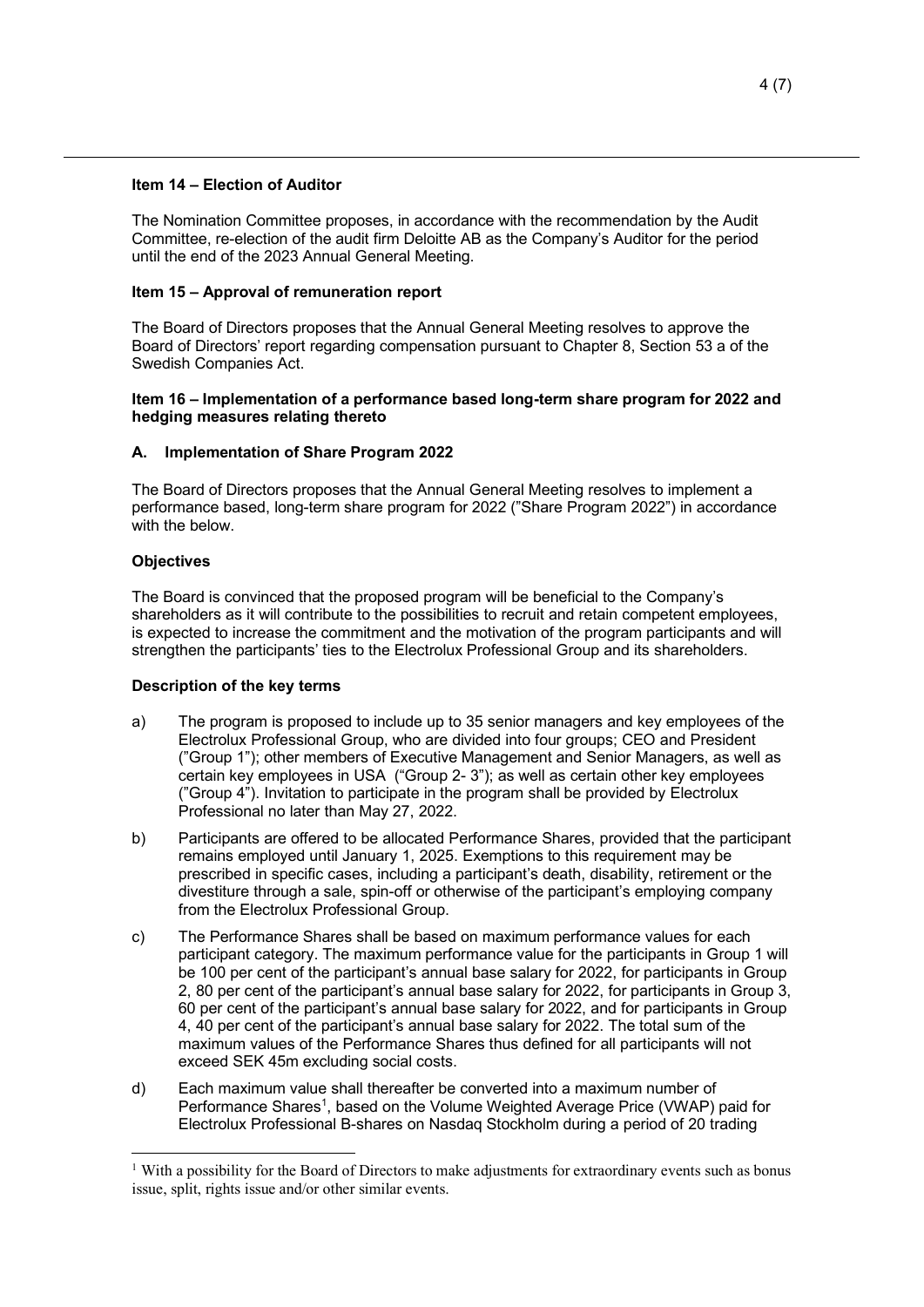days before the day the participants are invited to participate in the program.

- e) The calculation of the number of Performance Shares shall be connected to performance targets for the Group established by the Board for (i) earnings per share and (ii) operating cash flow after investments<sup>[2](#page-4-0), [3](#page-4-1)</sup> The performance targets adopted by the Board will stipulate a minimum level and a maximum level, with the relative weight of the performance targets (i) and (ii) being 60 per cent and 40 per cent respectively.
- f) The performance period is the financial year 2022. Performance outcome of the established performance targets will be determined by the Board after the expiry of the performance period. If the maximum performance level is reached or exceeded, the allocation will amount to (and will not exceed) the maximum number of Performance Shares following from c) and d). If performance is below the maximum level but exceeds the minimum level, a proportionate allocation of shares will be made. No allocation will be made if performance amounts to or is below the minimum level. Information on the performance targets and the outcome will be provided no later than in connection with the allocation of Performance Shares in accordance with h).
- g) The total award of Performance Shares may never exceed 0.5 per cent of the total number of shares in Electrolux Professional. If required, allotments shall be reduced to ensure that the limitation is observed.
- h) If both performance conditions in the Share Program 2022 are met, allocation of Performance Shares will take place in the first half of 2025. Allocation will be free of charge except for tax liabilities.
- i) Certain deviations in or adjustments of the terms and conditions for the Share Program 2022 may be made based on local rules and regulations as well as applicable market practice, changed market conditions or where appropriate due to group re-organizations, and may include cash settlement instead of delivery of shares under certain circumstances.
- j) The Board of Directors, or a committee established by the Board for these purposes, shall be responsible for the preparation and management of the Share Program 2022, within the framework of the aforementioned terms and conditions.
- k) If material changes would occur within the Electrolux Professional Group or on the market that, according to the Board's assessment, would lead to the conditions for allocation of Performance Shares no longer being reasonable, the Board will have the right to make also other adjustments of the Share Program 2022, including e.g. a right to resolve on a reduced allotment of shares.

# **Costs for the Share Program 2022**

The total costs for the Share Program 2022 if the maximum number of Performance Shares are delivered, are estimated to a maximum of SEK 65m, which corresponds to approximately 3 per cent of total employment cost for 2021. The costs will be recognized over the years 2022-2024. The costs have been calculated as the sum of salary costs, including social costs, costs for hedging measures and administration costs for the program. Administration costs are estimated to be less than SEK 1m. If no allotment of shares is made, only administration costs will arise.

The costs have been calculated based on the value, at the start of the program, of the Performance Shares that may be allotted. The estimate on maximum costs assumes maximum performance and that no participants leaves the Group during the term of the program. In the calculation, a maximum share price of SEK 95 per share has been applied.

<span id="page-4-0"></span><sup>&</sup>lt;sup>2</sup> To calculate operating cash flow after investments; cash flow from operations and investments shall be adjusted for financial items paid, taxes paid and acquisitions/divestments of operations.

<span id="page-4-1"></span> $3$  With a possibility for the Board of Directors to make adjustments to (i) and (ii) for extraordinary events.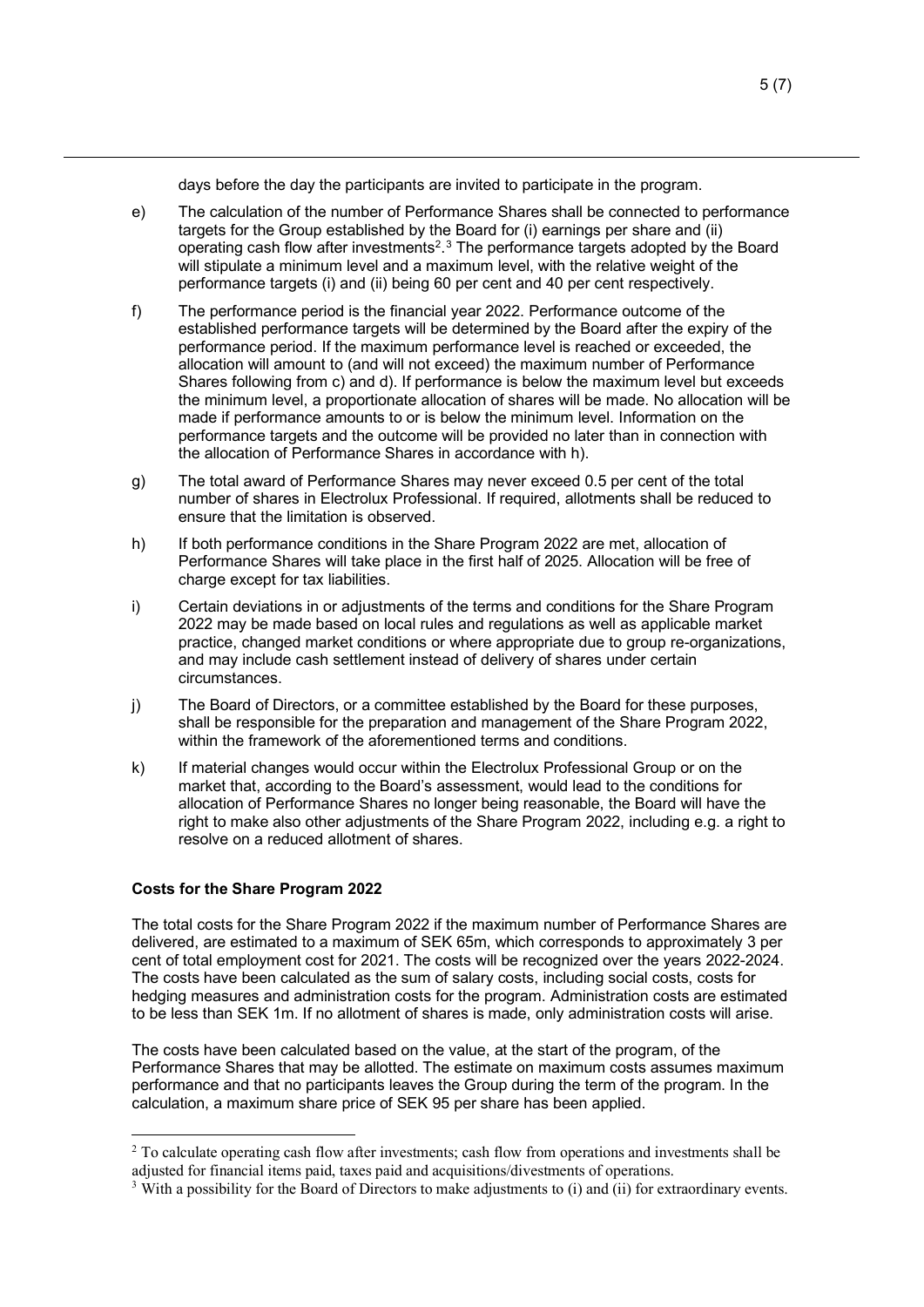## **Hedging measures for the Share Program 2022**

To ensure delivery of B-shares under Share Program 2022, the Board of Directors proposes that the Annual General Meeting resolves that Electrolux Professional should be able to enter into an equity swap agreement with a third party, in accordance with item 16 B) below.

# **Preparation of the proposal for the Share Program 2022**

The proposal regarding the Share Program 2022 has been prepared by the Remuneration Committee and the Board of Directors.

# **Previous incentive programs in Electrolux Professional**

For a description of the Electrolux Professional's other incentive programs, reference is made to the Annual Report for 2021, note 26, and the Company's website, [https://www.electroluxprofessional.com/corporate/incentive-program/.](https://www.electroluxprofessional.com/corporate/incentive-program/) In addition to the programs described, no other share or share price related incentive programs have been implemented in Electrolux Professional.

# **B. Equity swap agreement with third party**

The Board of Directors proposes that the Annual General Meeting resolves that the expected financial exposure of Share Program 2022 shall be hedged by Electrolux Professional entering into an equity swap agreement with a third party on terms and conditions in accordance with market practice, whereby the third party in its own name shall acquire and transfer B-shares in Electrolux Professional to employees who participate in Share Program 2022.

#### **Shares and votes**

There are in total 287,397,450 shares in the Company of which, as of March 22, 2022, 8,046,856 are A-shares, each carrying one vote, and 279,350,594 are B-shares, each carrying one-tenth of vote, corresponding to in total 35,981,915.4 votes.

#### **Shareholders' right to receive information**

The board of directors and CEO shall, if any shareholder so request and the Board of Directors believes that it can be done without material harm to the Company, provide information regarding circumstances that may affect the assessment of an item on the agenda, circumstances that can affect the assessment of the Company's or its subsidiaries' financial situation and the Company's relation to other companies within the Group.

#### **Processing of personal data**

For information on how your personal data is processed, see [https://www.euroclear.com/dam/ESw/Legal/Privacy-notice-bolagsstammor-engelska.pdf.](https://www.euroclear.com/dam/ESw/Legal/Privacy-notice-bolagsstammor-engelska.pdf)

#### **Documents, etc.**

Information about persons proposed as members of the Board of Directors of Electrolux Professional, information about proposed Auditor and the Nomination Committee's statement etc., can be found on the Company's website,

[https://www.electroluxprofessional.com/corporate/.](https://www.electroluxprofessional.com/corporate/) The Annual Report, the Auditor's Report, the Board of Directors' statement pursuant Chapter 18, Section 4 of the Swedish Companies Act, the Board of Directors' remuneration report pursuant to Chapter 8, Section 53 a of the Swedish Companies Act, as well as the Auditor's statement pursuant to Chapter 8, Section 54 of the Swedish Companies Act regarding the remuneration guidelines for the Executive management